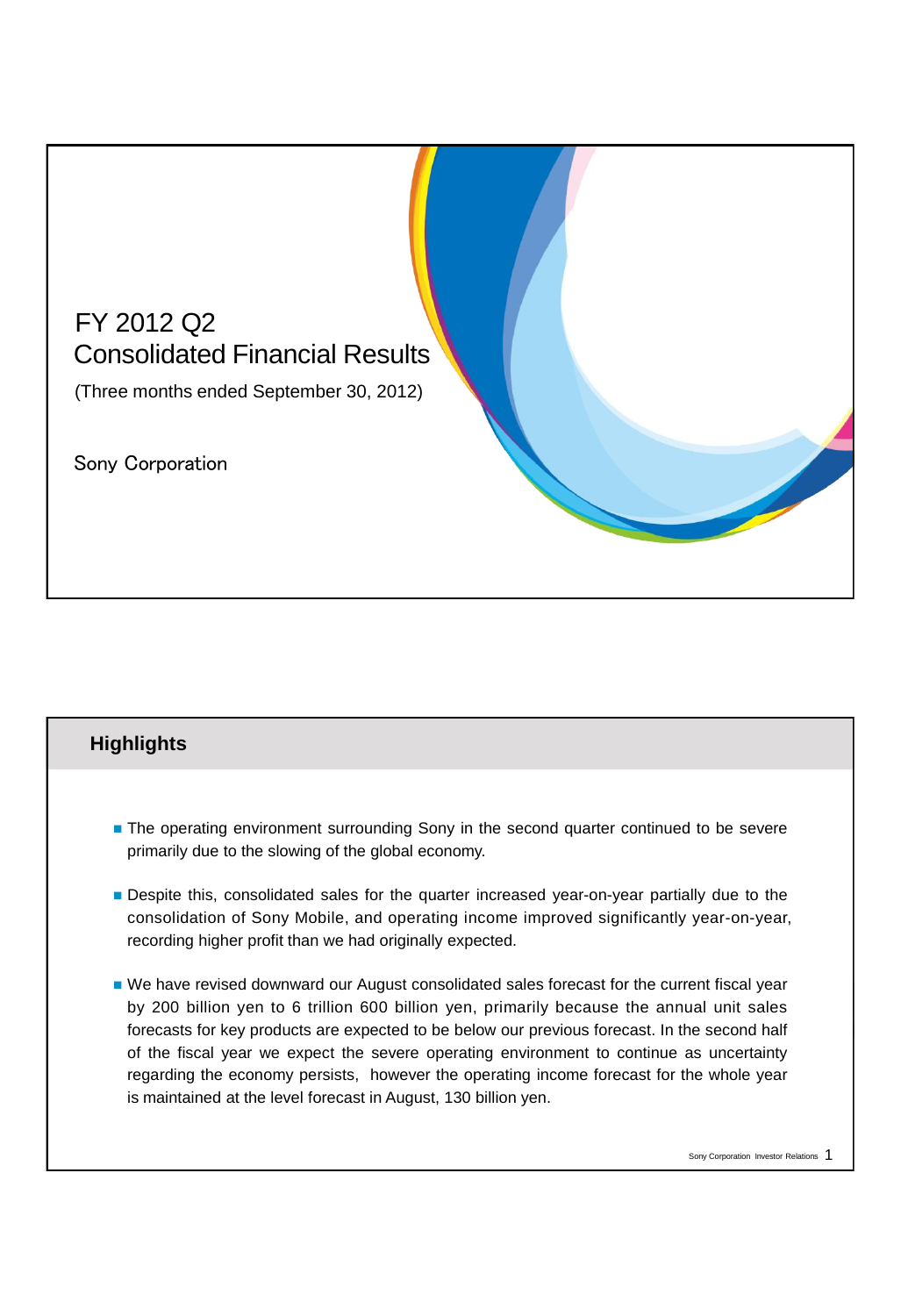# **Q2 FY12 Consolidated Results**

|                                                                                                   | <b>Q2 FY11</b> | <b>Q2 FY12</b> | Change   | Change (CC*) |
|---------------------------------------------------------------------------------------------------|----------------|----------------|----------|--------------|
| Sales & operating revenue                                                                         | 1.575.0        | 1.604.7        | $+1.9%$  | $+3%$        |
| Operating income                                                                                  | $-1.6$         | 30.3           |          |              |
| Income before income taxes                                                                        | 0.1            | 19.7           |          |              |
| Net income attributable to Sony Corporation's<br>stockholders                                     | $-27.0$        | $-15.5$        |          |              |
| Net income attributable to Sony Corporation's<br>stockholders per share of common stock (diluted) | $-26.88$ yen   | $-15.41$ yen   |          |              |
| Operating income                                                                                  | $-1.6$         | 30.3           |          |              |
| Less: Equity in net income of affiliates                                                          | 1.1            | $-3.1$         |          |              |
| Add: Restructuring charges                                                                        | 28.8           | 11.5           | $-60.1%$ |              |
| Add: Impairments of long-lived assets                                                             | 8.6            | 2.0            | $-76.6%$ |              |
| Operating income, as adjusted                                                                     | 34.7           | 46.9           | $+35.2%$ |              |

income (loss) of affiliated companies, restructuring charges and impairments of long-livel assets, is not a presentation in accordance with U.S. GAAP, but is presented to enhance investors' understanding<br>of Sony's operatin

| <b>Foreign Exchange Impact</b> |                       | <b>Average Rate</b> | Q2 FY11   | Q2 FY12  |
|--------------------------------|-----------------------|---------------------|-----------|----------|
| Sales & operating revenue:     | approx. -21.2 bln yen | 1 US dollar         | 76.9 ven  | 78.6 ven |
| Operating income:              | approx. -15.0 bln yen | euro                | 108.7 ven | 98.4 ven |

\*Constant currency (CC) basis: change that would have occurred with no year-on-year change in exchange rates

Sony Corporation Investor Relations 2

# **1H FY12 Consolidated Results**

|                                                                                                   |                |                |          | (Bln Yen)    |
|---------------------------------------------------------------------------------------------------|----------------|----------------|----------|--------------|
|                                                                                                   | <b>1H FY11</b> | <b>1H FY12</b> | Change   | Change (CC*) |
| Sales & operating revenue                                                                         | 3.069.9        | 3,119.8        | $+1.6%$  | $+4%$        |
| Operating income                                                                                  | 25.9           | 36.5           | $+41.2%$ | $+171%$      |
| Income before income taxes                                                                        | 23.2           | 29.1           | $+25.2%$ |              |
| Net income attributable to Sony Corporation's<br>stockholders                                     | $-42.5$        | $-40.1$        |          |              |
| Net income attributable to Sony Corporation's<br>stockholders per share of common stock (diluted) | $-42.33$ ven   | $-39.97$ ven   | ۰.       |              |
| Operating income                                                                                  | 25.9           | 36.5           | $+41.2%$ | $+171%$      |
| Less: Equity in net income of affiliates                                                          | $-3.7$         | $-3.4$         | -        |              |
| Add: Restructuring charges                                                                        | 30.6           | 22.8           | $-25.5%$ |              |
| Add: Impairments of long-lived assets                                                             | 8.6            | 3.5            | -59.8%   |              |
| Operating income, as adjusted                                                                     | 68.8           | 66.2           | $-3.8%$  |              |

In addition to operating income, Sony's management also evaluates Sony's performance using non-U.S. GAAP adjusted operating income. Operating income, as adjusted, which excludes equity in net<br>income (loss) of affiliated co

| <b>Foreign Exchange Impact</b> |                       | <b>Average Rate</b> | <b>1H FY11</b> | <b>1H FY12</b> |
|--------------------------------|-----------------------|---------------------|----------------|----------------|
| Sales & operating revenue:     | approx. -77.2 bln ven | 1 US dollar         | 78.8 ven       | 79.4 ven       |
| Operating income:              | approx. -33.6 bln yen | euro                | 112.3 ven      | 100.7 ven      |

\*Constant currency (CC) basis: change that would have occurred with no year-on-year change in exchange rates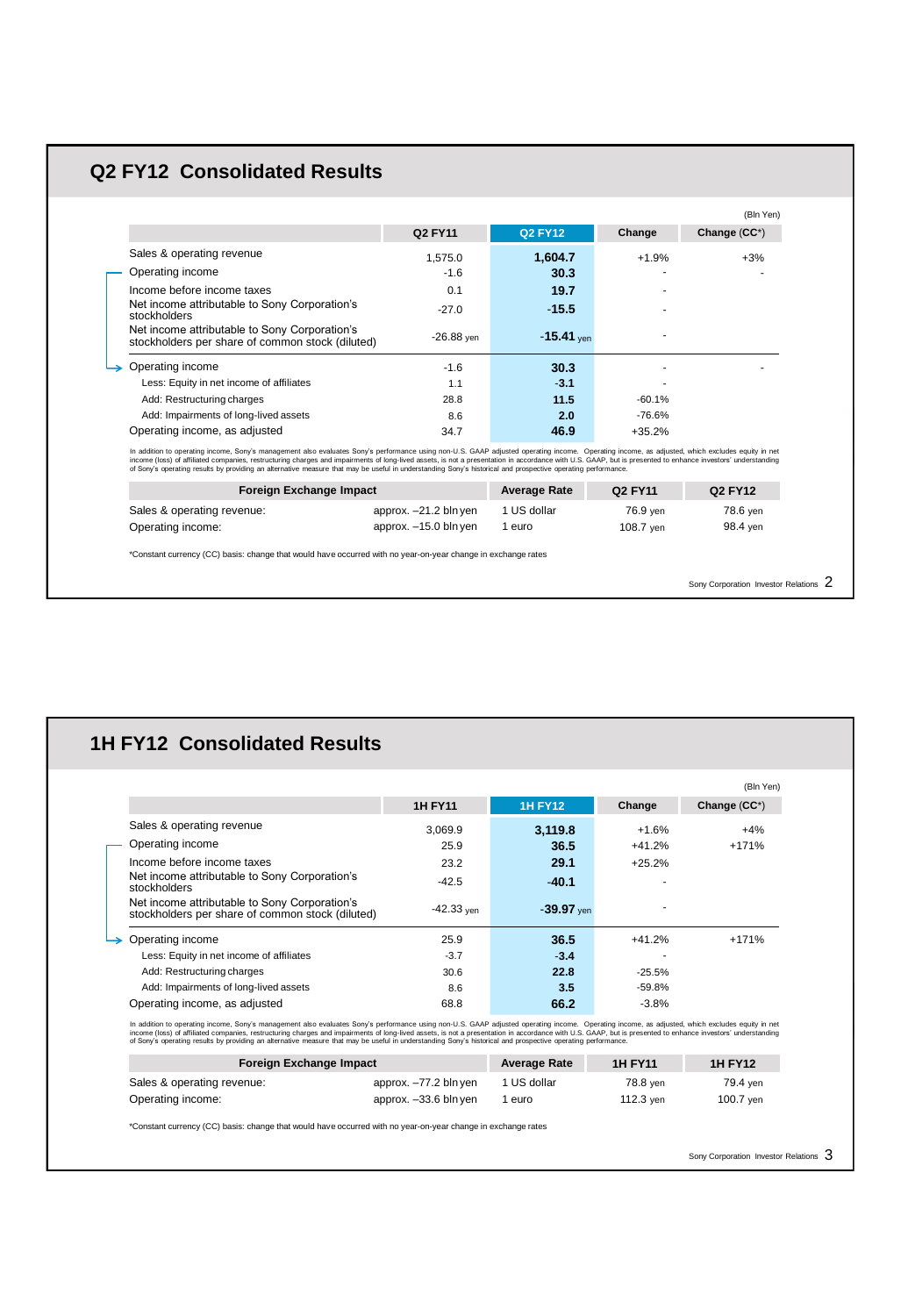# **Q2 FY12 Results by Segment**

|                                                        |                                  |                  |                  |                              |                            | (Bln Yen)                         |
|--------------------------------------------------------|----------------------------------|------------------|------------------|------------------------------|----------------------------|-----------------------------------|
|                                                        |                                  | Q2 FY11          | <b>Q2 FY12</b>   | Change                       | Change(CC <sup>'</sup> )   | <b>FX Impact</b>                  |
| <b>Imaging Products &amp;</b><br>Solutions (IP&S)      | Sales<br>Operating income        | 219.1<br>15.8    | 182.6<br>2.6     | $-16.7%$<br>$-13.2$ bln yen  | $-16%$<br>$-10.6$ bln yen  | $-1.8$ bln yen<br>-2.7 bln yen    |
| Game                                                   | <b>Sales</b><br>Operating income | 176.0<br>3.0     | 148.2<br>2.3     | $-15.8%$<br>-0.7 bln yen     | $-14%$<br>$+2.9$ bln yen   | $-2.9$ bln yen<br>-3.6 bln yen    |
| <b>Mobile Products &amp;</b><br>Communications (MP&C)" | Sales<br>Operating income        | 141.7<br>$-6.1$  | 300.4<br>$-23.1$ | $+112.1%$<br>$-17.0$ bln yen | $+125%$<br>$-15.1$ bln yen | $-18.0$ bln yen<br>$-1.9$ bln yen |
| <b>Home Entertainment &amp;</b><br>Sound (HE&S)        | <b>Sales</b><br>Operating income | 314.8<br>$-41.8$ | 236.0<br>$-15.8$ | $-25.0%$<br>$+26.0$ bln yen  | $-24%$<br>$+30.2$ bln yen  | $-1.9$ bln yen<br>-4.2 bln yen    |
| <b>Devices</b>                                         | Sales<br>Operating income        | 299.7<br>$-18.4$ | 249.9<br>29.8    | $-16.6%$<br>+48.2 bln yen    | $-16%$<br>$+51.7$ bln yen  | $-2.4$ bln yen<br>-3.5 bln yen    |
| <b>Pictures</b>                                        | <b>Sales</b><br>Operating income | 169.3<br>20.6    | 163.0<br>7.9     | $-3.7%$<br>$-12.7$ bln yen   | $-6%$                      |                                   |
| <b>Music</b>                                           | Sales<br>Operating income        | 103.6<br>6.3     | 99.2<br>7.9      | $-4.3%$<br>$+1.5$ bln yen    | $-6%$                      |                                   |
| <b>Financial Services</b>                              | Revenue<br>Operating income      | 184.1<br>24.5    | 231.4<br>31.2    | $+25.7%$<br>+6.7 bln yen     |                            |                                   |
| All Other                                              | Sales<br>Operating income        | 124.5<br>$-8.2$  | 134.8<br>$-5.9$  | $+8.2%$<br>$+2.3$ bln yen    |                            |                                   |

Slates / Revenue include operating revenue and intersegment states<br>• Please refer to P17 for information regarding segment realignment<br>• "Constant currency (CC) basis: change that would have occurred with no year-on-year c

Sony Corporation Investor Relations 4

## **1H FY12 Results by Segment**

|                                                                  |                             |                  |                  |                             |                           | (Bln Yen)                       |
|------------------------------------------------------------------|-----------------------------|------------------|------------------|-----------------------------|---------------------------|---------------------------------|
|                                                                  |                             | <b>1H FY11</b>   | <b>1H FY12</b>   | Change                      | Change(CC <sup>'</sup> )  | <b>FX Impact</b>                |
| <b>Imaging Products &amp;</b><br>Solutions (IP&S)                | Sales<br>Operating income   | 399.2<br>28.3    | 376.3<br>15.2    | $-5.7%$<br>$-13.1$ bln yen  | $-3%$<br>-5.8 bln yen     | $-10.4$ bln yen<br>-7.3 bln yen |
| Game                                                             | Sales<br>Operating income   | 314.0<br>7.1     | 266.1<br>$-1.3$  | $-15.2%$<br>-8.3 bln yen    | $-12%$<br>$-1.6$ bln yen  | $-8.6$ bln yen<br>-6.8 bln yen  |
| <b>Mobile Products &amp;</b><br><b>Communications (MP&amp;C)</b> | Sales<br>Operating income   | 264.3<br>$-4.5$  | 586.0<br>$-51.2$ | $+121.7%$<br>-46.7 bln yen  | $+137%$<br>-42.9 bln yen  | $-39.6$ bln yen<br>-3.8 bln yen |
| <b>Home Entertainment &amp;</b><br>Sound (HE&S)                  | Sales<br>Operating income   | 656.0<br>$-55.4$ | 487.8<br>$-25.8$ | $-25.6%$<br>+29.6 bln yen   | $-24%$<br>$+39.2$ bln yen | $-12.8$ bln yen<br>-9.6 bln yen |
| <b>Devices</b>                                                   | Sales<br>Operating income   | 553.6<br>$-13.1$ | 467.2<br>45.7    | $-15.6%$<br>$+58.8$ bln yen | $-14%$<br>$+66.8$ bln yen | $-11.4$ bln yen<br>-7.9 bln yen |
| <b>Pictures</b>                                                  | Sales<br>Operating income   | 313.7<br>24.9    | 316.4<br>3.0     | $+0.8%$<br>$-21.9$ bln yen  | $+0\%$                    |                                 |
| Music                                                            | Sales<br>Operating income   | 213.3<br>18.4    | 198.1<br>15.1    | $-7.1%$<br>-3.3 bln yen     | $-8%$                     |                                 |
| <b>Financial Services</b>                                        | Revenue<br>Operating income | 385.7<br>53.2    | 425.9<br>58.8    | $+10.4%$<br>$+5.6$ bln yen  |                           |                                 |
| All Other                                                        | Sales<br>Operating income   | 239.3<br>$-23.2$ | 259.1<br>$-15.0$ | $+8.3%$<br>$+8.2$ bln yen   |                           |                                 |

. Sales / Revenue include operating revenue and intersegment sales<br>. Please refer to P17 for information regarding segment realignment<br>\*Constant currency (CC) basis: change that would have occurred with no year-on-year cha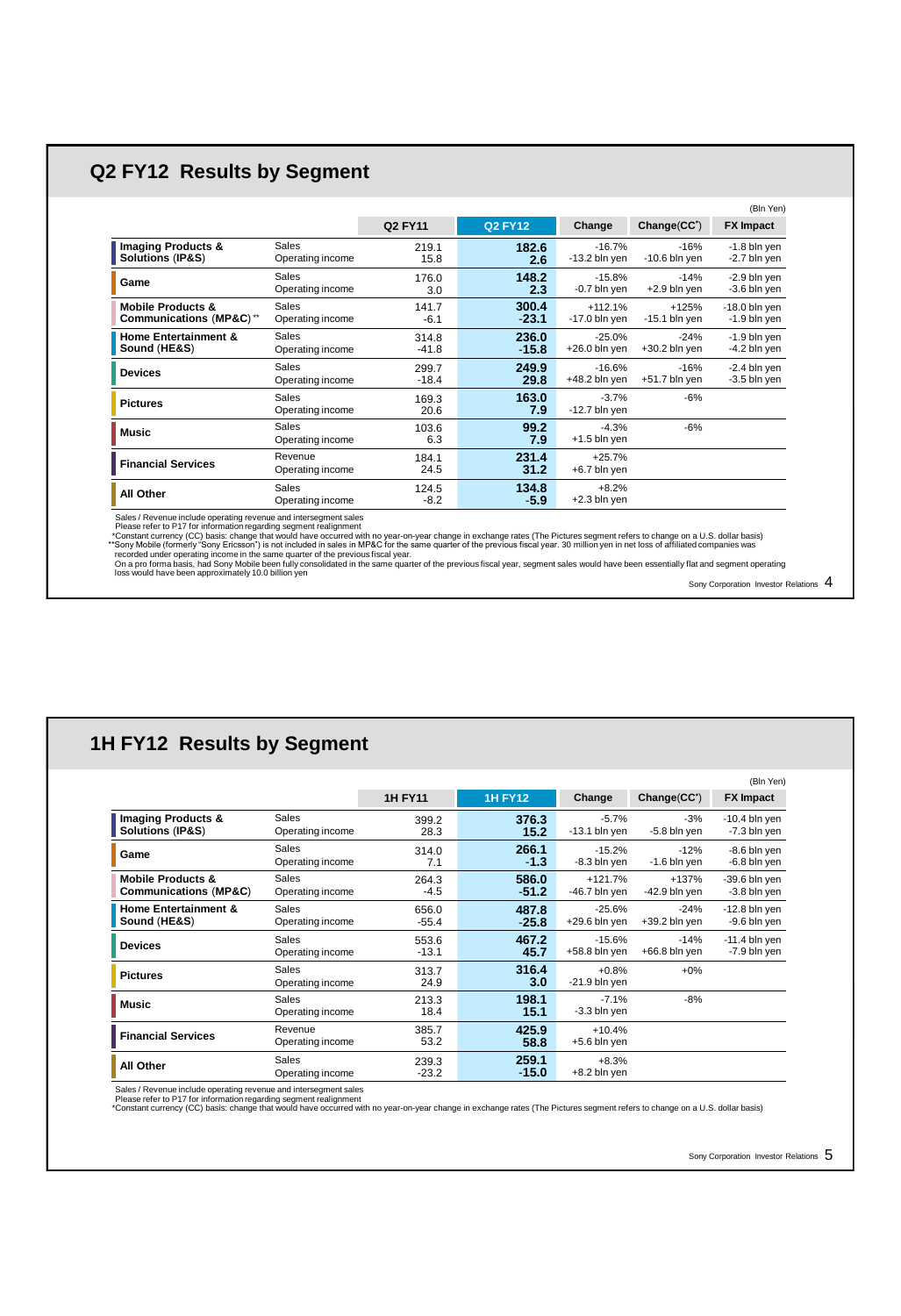

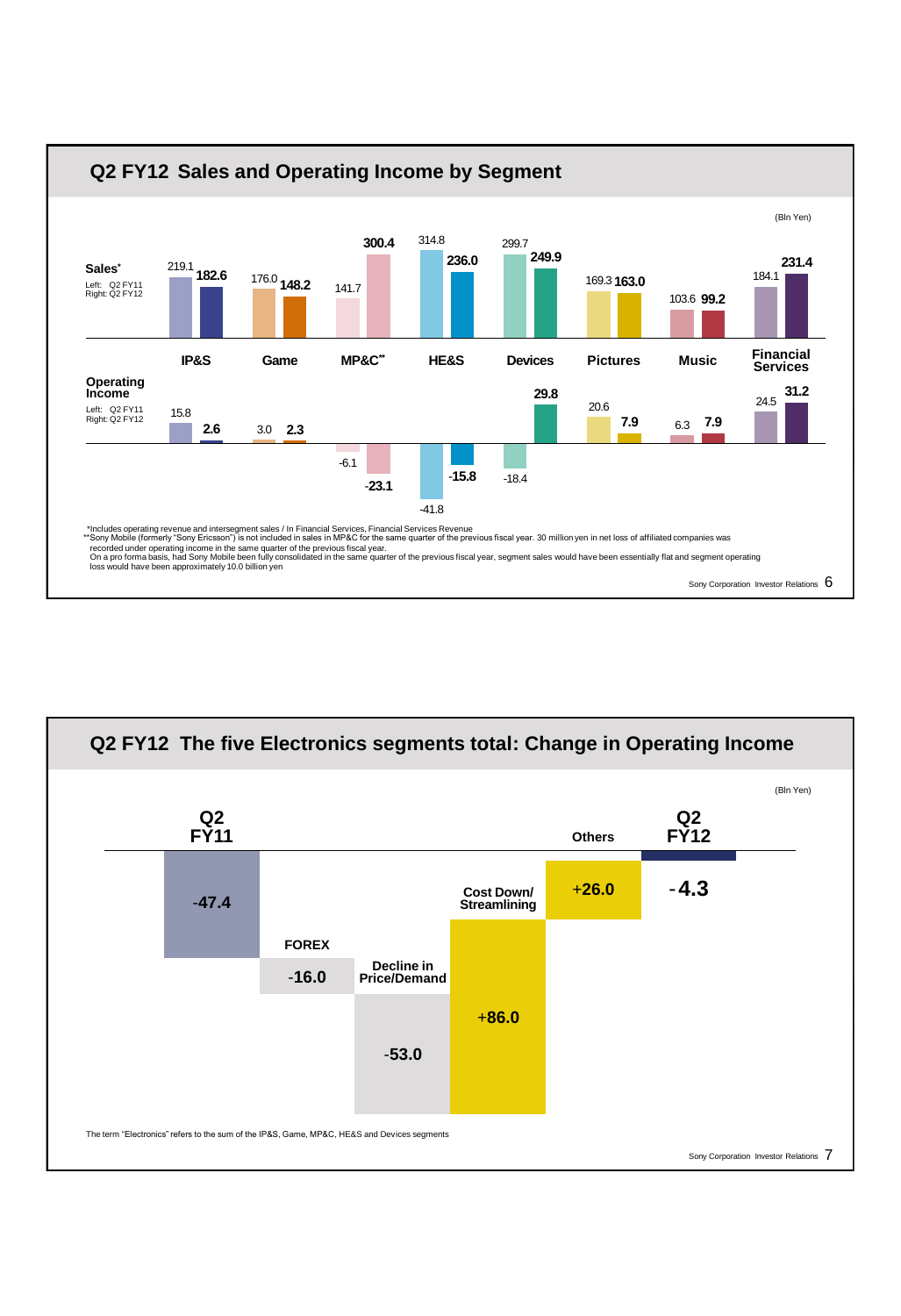

# **FY12 Consolidated Results Forecast (1)**

|                                                               |             |                            |                         | (Bln Yen)                               |
|---------------------------------------------------------------|-------------|----------------------------|-------------------------|-----------------------------------------|
|                                                               | <b>FY11</b> | FY12 August FCT            | FY12 November FCT       | <b>Change from</b><br><b>August FCT</b> |
| Sales & operating revenue                                     | 6,493.2     | 6,800                      | 6,600                   | $-2.9%$                                 |
| Operating income                                              | $-67.3$     | 130                        | 130                     |                                         |
| Income before income taxes                                    | $-83.2$     | 150                        | 150                     |                                         |
| Net income attributable to<br>Sony Corporation's stockholders | $-456.7$    | 20                         | 20                      |                                         |
| Operating income                                              | $-67.3$     | 130                        | 130                     |                                         |
| Less: Equity in net income of affiliates                      | $-121.7$    | -5                         | -5                      |                                         |
| Add: Restructuring charges                                    | 54.8        | 75                         | 75                      |                                         |
| Add: Impairments of long-lived assets                         | 29.3        | 10                         | 10                      |                                         |
| Operating income, as adjusted                                 | 138.5       | 220                        | 220                     |                                         |
| <b>Capital Expenditures</b>                                   | 295.1       | 210                        | 210                     |                                         |
| Depreciation & Amortization*                                  | 319.6       | 330                        | 330                     |                                         |
| [for property, plant and equipment (included above)           | 209.2       | 200                        | <b>200</b>              | - 1                                     |
| Research & Development                                        | 433.5       | 470                        | 470                     |                                         |
| Foreign Exchange Rates                                        | Actual      | Assumption<br>(Q2-Q4 FY12) | Assumption<br>(2H FY12) |                                         |
| 1 US dollar                                                   | 78.1 yen    | Approx. 80 yen             | Approx. 80 yen          |                                         |
| 1 euro                                                        | 107.5 yen   | Approx.100 yen             | Approx.100yen           |                                         |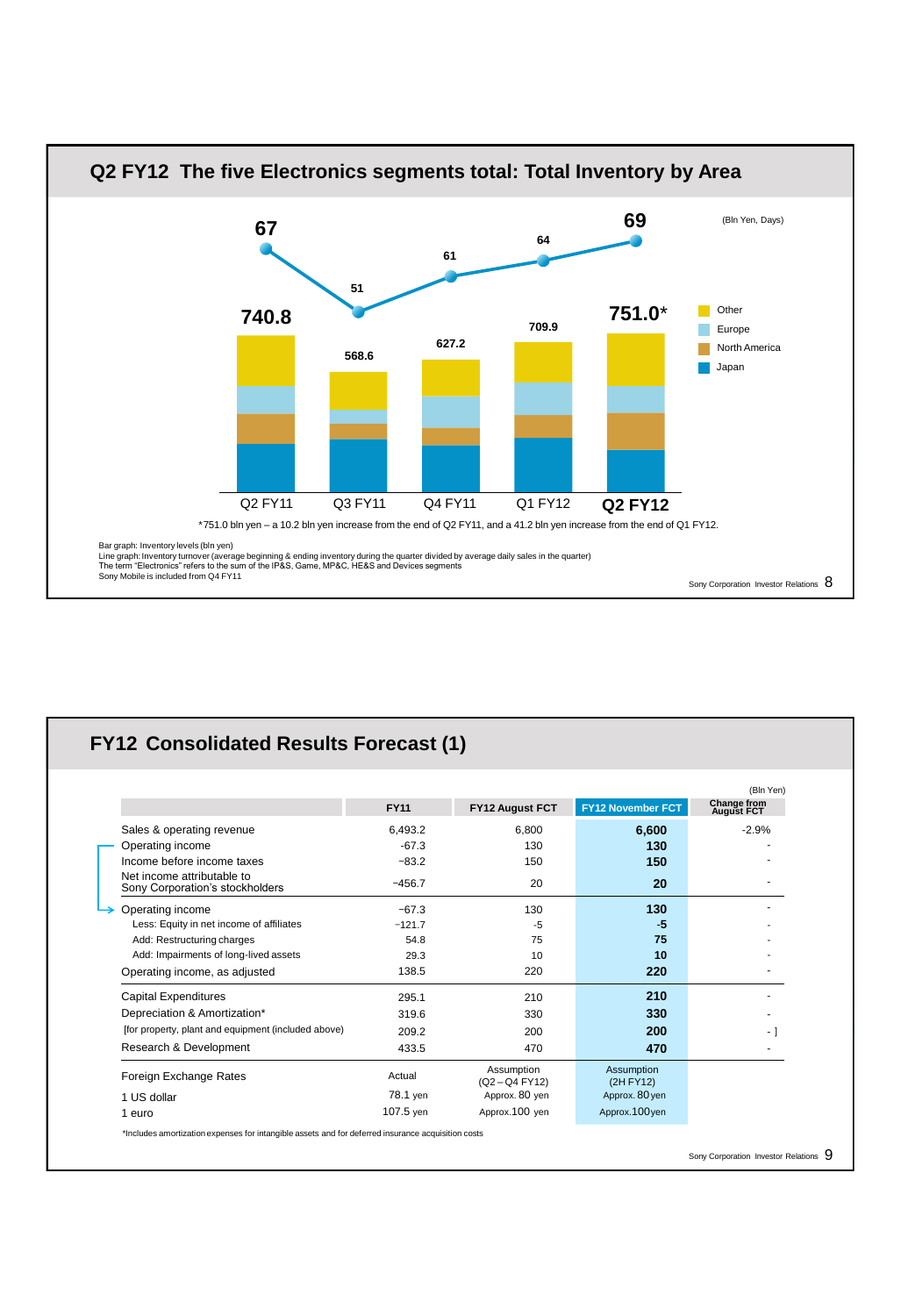## **FY12 Consolidated Results Forecast (2)**

Consolidated sales for the fiscal year ending March 31, 2013 are expected to be 6,600 billion yen, primarily due to downward revisions in annual unit sales forecasts of key products resulting from the deceleration of the global economy.

#### **IP&S**

Primarily due to the lowering of the annual unit sales forecast for compact digital cameras, segment sales are expected to be slightly lower than the August forecast. Due to the negative impact of the above-mentioned decrease in sales, operating income is expected to be slightly lower than the August forecast. Sales are expected to increase and operating income is expected to increase significantly year-on-year.

## **Game**

Primarily due to the lowering of the annual unit sales forecast for portable hardware, sales are expected to be lower than the August forecast. Despite the negative impact of the above-mentioned decrease in sales, the outlook for operating income remains unchanged from the August forecast due to a reduction in operating expenses. Sales are expected to decrease and operating income is expected to decrease significantly year-on-year.

### **MP&C**

Primarily due to the lowering of the annual unit sales forecast for PCs, segment sales are expected to be slightly lower than the August forecast. Due to the negative impact of the above-mentioned decrease in sales, operating results are expected to be lower than the August forecast. Due to the consolidation of Sony Mobile, sales are expected to increase significantly year-onyear. Operating results are expected to deteriorate significantly year-on-year primarily due to the large remeasurement gain recorded in the previous fiscal year for Sony Mobile.

On a pro forma basis, had Sony Mobile been fully consolidated from the beginning of the previous fiscal year, a significant increase in sales and a significant improvement in operating results would be anticipated.

Sony Corporation Investor Relations 10

## **FY12 Consolidated Results Forecast (3)**

#### **HE&S**

Primarily due to the lowering of the annual unit sales forecast for LCD televisions, segment sales are expected to be lower than the August forecast. Despite greater than expected reductions in operating expenses and manufacturing costs, the outlook for operating results remains unchanged from the August forecast due to the cautious outlook for market conditions in the second half of the current fiscal year. Sales are expected to decrease significantly and losses are expected to decrease significantly year-on-year.

## **Devices**

Primarily because sales of both battery-related products and image sensors are expected to be lower than previously anticipated, segment sales are expected to be lower than the August forecast. Despite the negative impact of the above-mentioned decrease in sales, operating income is expected to exceed the August forecast due to the gain from the sale of the chemical products related business and the recording of a net benefit from insurance recoveries relating to damages and losses incurred from the Floods which took place in the fiscal year ended March 31, 2012. Sales are expected to decrease significantly year-on-year primarily because sales of the small- and medium-sized display business were included in the previous fiscal year. Operating results are expected to improve significantly year-on-year.

#### **Pictures**

Primarily due to a change in the theatrical release schedule, sales are expected to be lower than the August forecast. The outlook for operating income remains unchanged from the August forecast primarily due to an expected reduction in marketing expenses as a result of the change in the theatrical release schedule. Sales and operating income are expected to increase year-on-year.

The forecast for sales and operating income in the Music and Financial Services segments remains unchanged from the August forecast.

As is Sony's policy, the effects of gains and losses on investments held by the Financial Services segment due to market fluctuations since October 1, 2012, have not been incorporated within the above forecast as Sony cannot predict where the financial markets will be through the end of the current fiscal year. Accordingly, these market fluctuations could further impact the current forecast.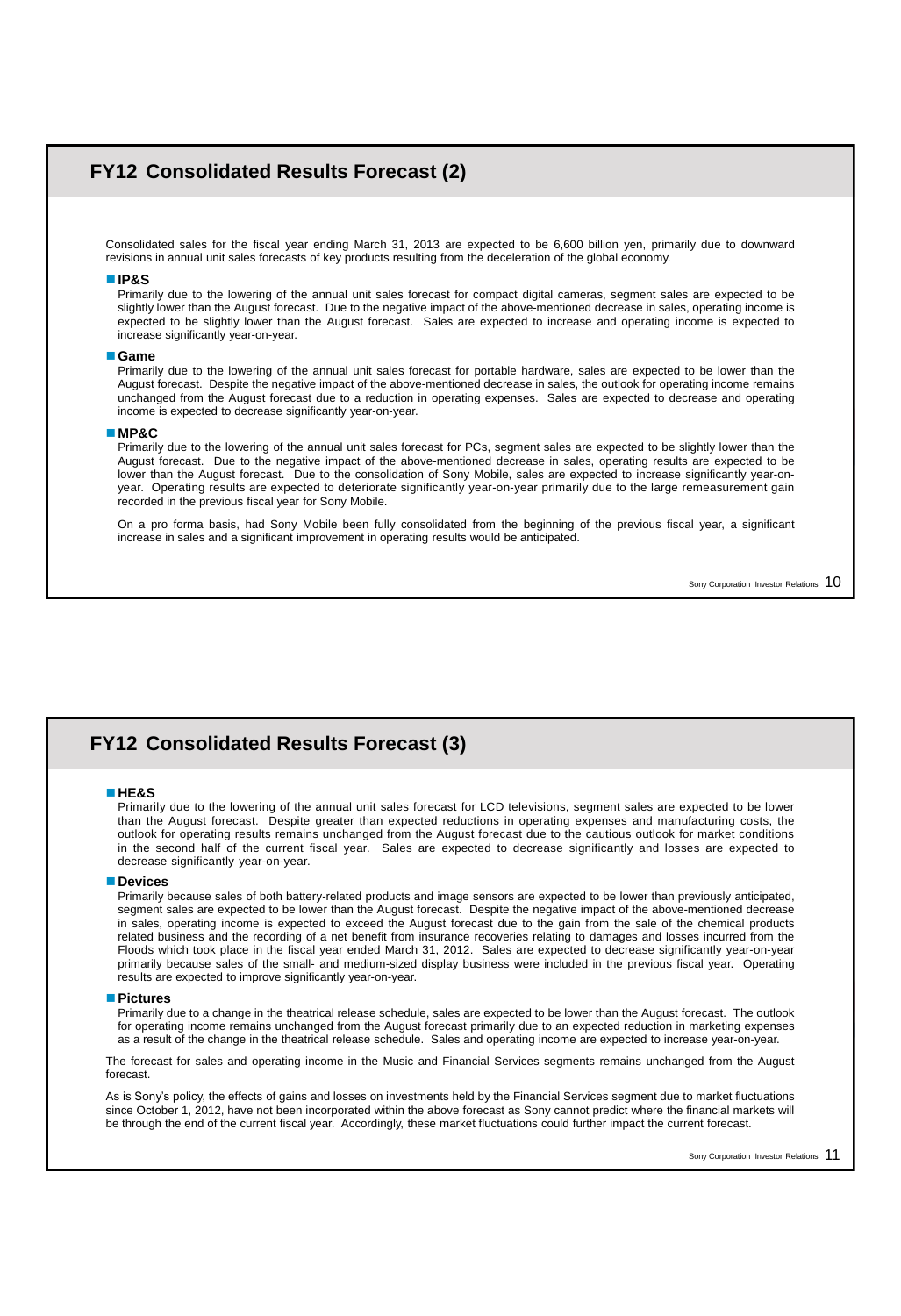

# **Quarterly Unit Sales of Key Electronics Products (forecast)**

|                                               |                |      |             |                |           |                |             | (MIn units)     |
|-----------------------------------------------|----------------|------|-------------|----------------|-----------|----------------|-------------|-----------------|
|                                               |                |      | <b>FY11</b> |                |           |                | <b>FY12</b> |                 |
|                                               | Q <sub>1</sub> | Q2   | Q3          | Q <sub>4</sub> | <b>FY</b> | Q <sub>1</sub> | Q2          | November<br>FCT |
| <b>Consumer Electronics</b>                   |                |      |             |                |           |                |             |                 |
| <b>Video Cameras</b>                          | 1.0            | 1.2  | 1.2         | 1.0            | 4.4       | 1.1            | 0.9         | 4.2             |
| <b>Compact Digital Cameras</b>                | 5.3            | 6.0  | 6.1         | 3.6            | 21.0      | 4.4            | 3.6         | 16.0            |
| <b>Smart Phones</b>                           | $\sim$         | ۰    |             | ٠              | 22.5      | 7.4            | 8.8         | 34.0            |
| <b>PC</b>                                     | 1.8            | 2.4  | 2.6         | 1.6            | 8.4       | 1.8            | 2.0         | 8.5             |
| <b>LCD TVs</b>                                | 4.9            | 5.0  | 6.0         | 3.7            | 19.6      | 3.6            | 3.5         | 14.5            |
| Game                                          |                |      |             |                |           |                |             |                 |
| <hardware></hardware>                         |                |      |             |                |           |                |             |                 |
| Computer Entertainment System (PS3 / PS2)     | 3.2            | 4.9  | 7.4         | 2.5            | 18.0      | 2.8            | 3.5         | 16.0            |
| Portable Entertainment System (PS Vita / PSP) | 1.8            | 1.7  | 2.4         | 0.9            | 6.8       | 1.4            | 1.6         | 10.0            |
| <software></software>                         |                |      |             |                |           |                |             |                 |
| Computer Entertainment System (PS3 / PS2)     | 27.6           | 40.2 | 68.7        | 28.0           | 164.5     | 20.1           | 41.4        | Approx.         |
| Portable Entertainment System (PS Vita / PSP) | 6.6            | 8.2  | 11.4        | 6.0            | 32.2      | 5.8            | 8.7         | same<br>as FY11 |

PS Vita is not included in FY11 Actual Results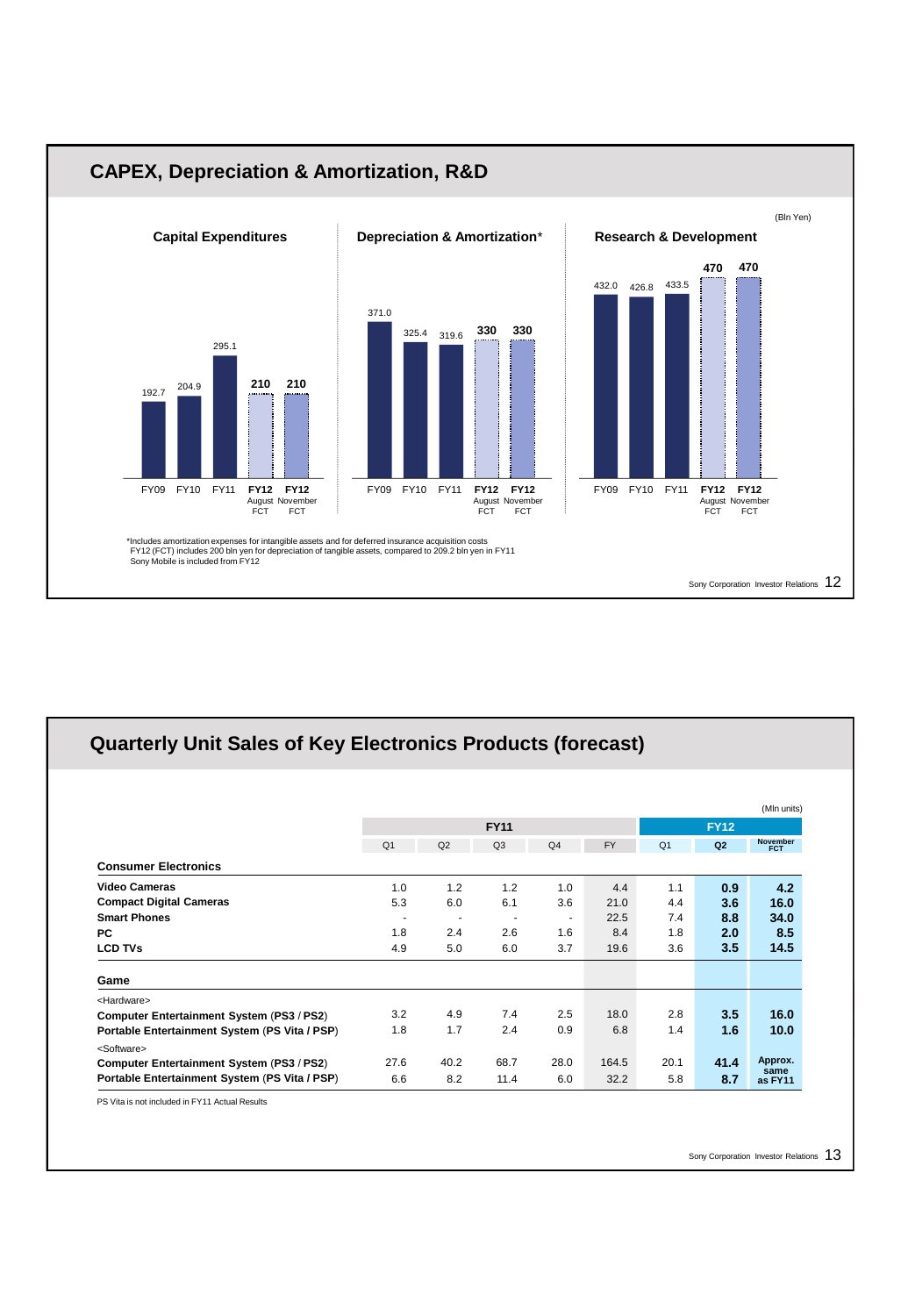# **Annual Unit Sales of Key Electronics Products (forecast)**

|                                                        | <b>FY11</b> |                         | <b>FY12</b>             |
|--------------------------------------------------------|-------------|-------------------------|-------------------------|
|                                                        | <b>ACT</b>  | August FCT              | <b>November FCT</b>     |
| <b>Consumer Electronics</b>                            |             |                         |                         |
| <b>Video Cameras</b>                                   | 4.4         | 4.2                     | 4.2                     |
| <b>Compact Digital Cameras</b>                         | 21.0        | 18.0                    | 16.0                    |
| <b>Smart Phones</b>                                    | 22.5        | 34.0                    | 34.0                    |
| <b>PC</b>                                              | 8.4         | 9.2                     | 8.5                     |
| <b>LCD TVs</b>                                         | 19.6        | 15.5                    | 14.5                    |
| <b>Blu-ray Disc Players / Recorders</b>                | 7.0         | 6.8                     | 6.8                     |
| Game                                                   |             |                         |                         |
| Computer Entertainment System Hardware (PS3 / PS2)     | 18.0        | 16.0                    | 16.0                    |
| Portable Entertainment System Hardware (PSP / PS Vita) | 6.8         | 12.0                    | 10.0                    |
| Package Software (total)                               | 196.7       | Approx. same<br>as FY11 | Approx. same<br>as FY11 |
| PS Vita is not included in FY11 ACT                    |             |                         |                         |

Sony Corporation Investor Relations 14

|                       |                             |             |             |             |             |             |            | (Bln Yen)<br><b>FY12</b> |
|-----------------------|-----------------------------|-------------|-------------|-------------|-------------|-------------|------------|--------------------------|
|                       |                             | <b>FY07</b> | <b>FY08</b> | <b>FY09</b> | <b>FY10</b> | <b>FY11</b> | August FCT | <b>November FCT</b>      |
|                       | Sales                       | 850         | 580         | 490         | 500         | 480         | 510        | 490                      |
| <b>Semiconductors</b> | <b>Capital Expenditures</b> | 90          | 80          | 27          | 50          | 150         | 90         | 90                       |
|                       |                             |             |             |             |             |             |            |                          |
| <b>LCD</b>            | <b>Sales</b>                | 130         | 90          | 90          | 150         | 140         | ٠          | ۰                        |
|                       | <b>Capital Expenditures</b> | 5           | 5           | 3           | 7           | 10          | ٠.         | ۰                        |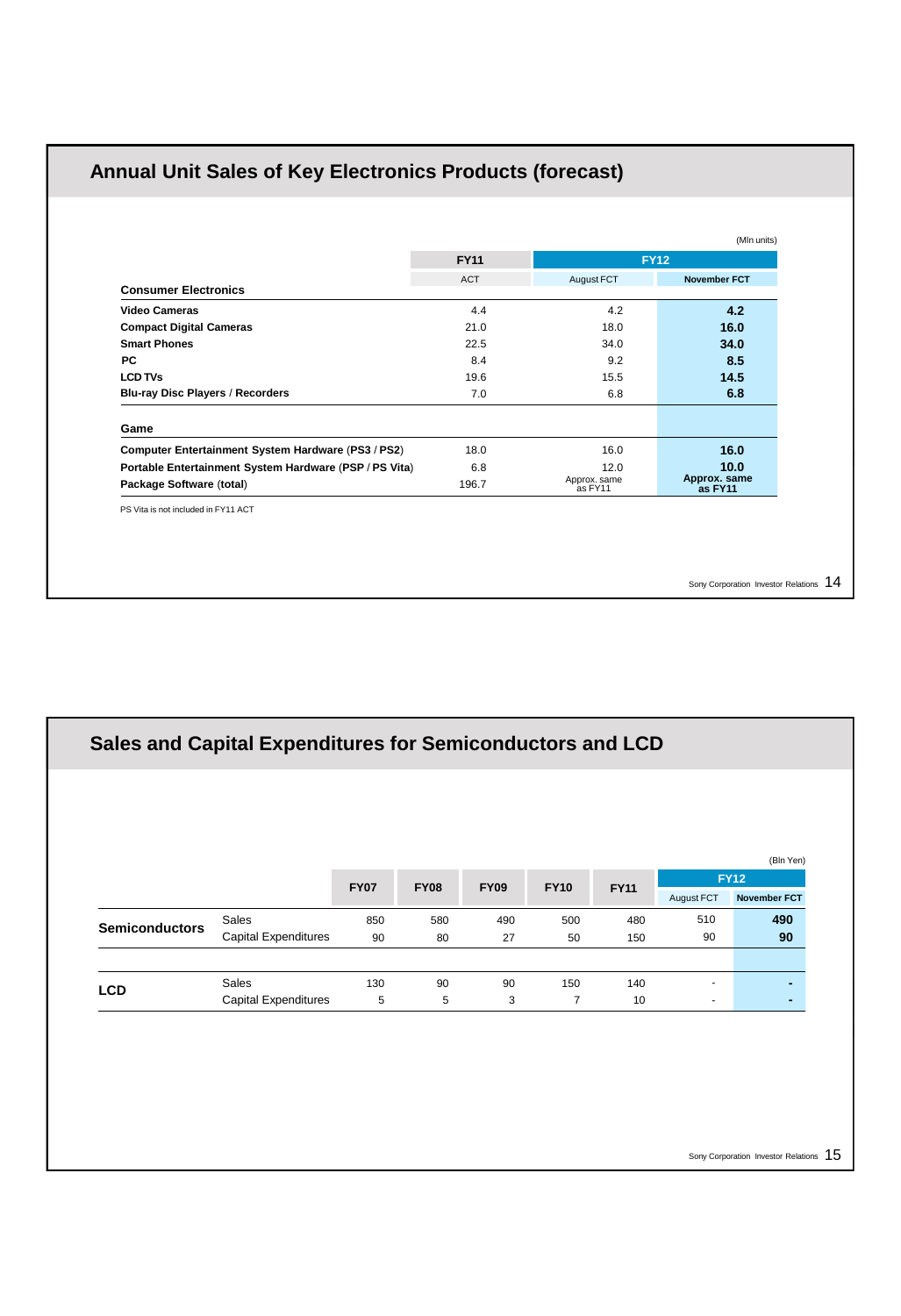## **Exchange Rates Trends**

|      |                                |                |                |                |                |           |                | (Yen)       |
|------|--------------------------------|----------------|----------------|----------------|----------------|-----------|----------------|-------------|
|      |                                |                |                | <b>FY11</b>    |                |           |                | <b>FY12</b> |
|      |                                | Q <sub>1</sub> | Q <sub>2</sub> | Q <sub>3</sub> | Q <sub>4</sub> | <b>FY</b> | Q <sub>1</sub> | Q2          |
|      | Market rate (simple average)   | $83*$          | 77             | 78*            | $80*$          | $80*$     | $81*$          | 78          |
| US\$ | Market rate (weighted average) | $83*$          | 78             | 78*            | $81*$          | $80*$     | $81*$          | 78          |
|      | Forward contract rate          | $82*$          | 77             | $77*$          | $77*$          | $78*$     | $80*$          | 79          |
|      |                                |                |                |                |                |           |                |             |
|      | Market rate (simple average)   | 116            | 109            | 103            | 102            | 107       | 101            | 97          |
| Euro | Market rate (weighted average) | 116            | 108            | 103            | 103            | 107       | 102            | 97          |
|      | Forward contract rate          | 116            | 112            | 106            | 102            | 109       | 106            | 98          |

Market rate (weighted average): Weighted average market rates in each month based upon the exports or imports amount of corresponding period<br>Forward contract rate: Weighted average forward contract rates in each month base

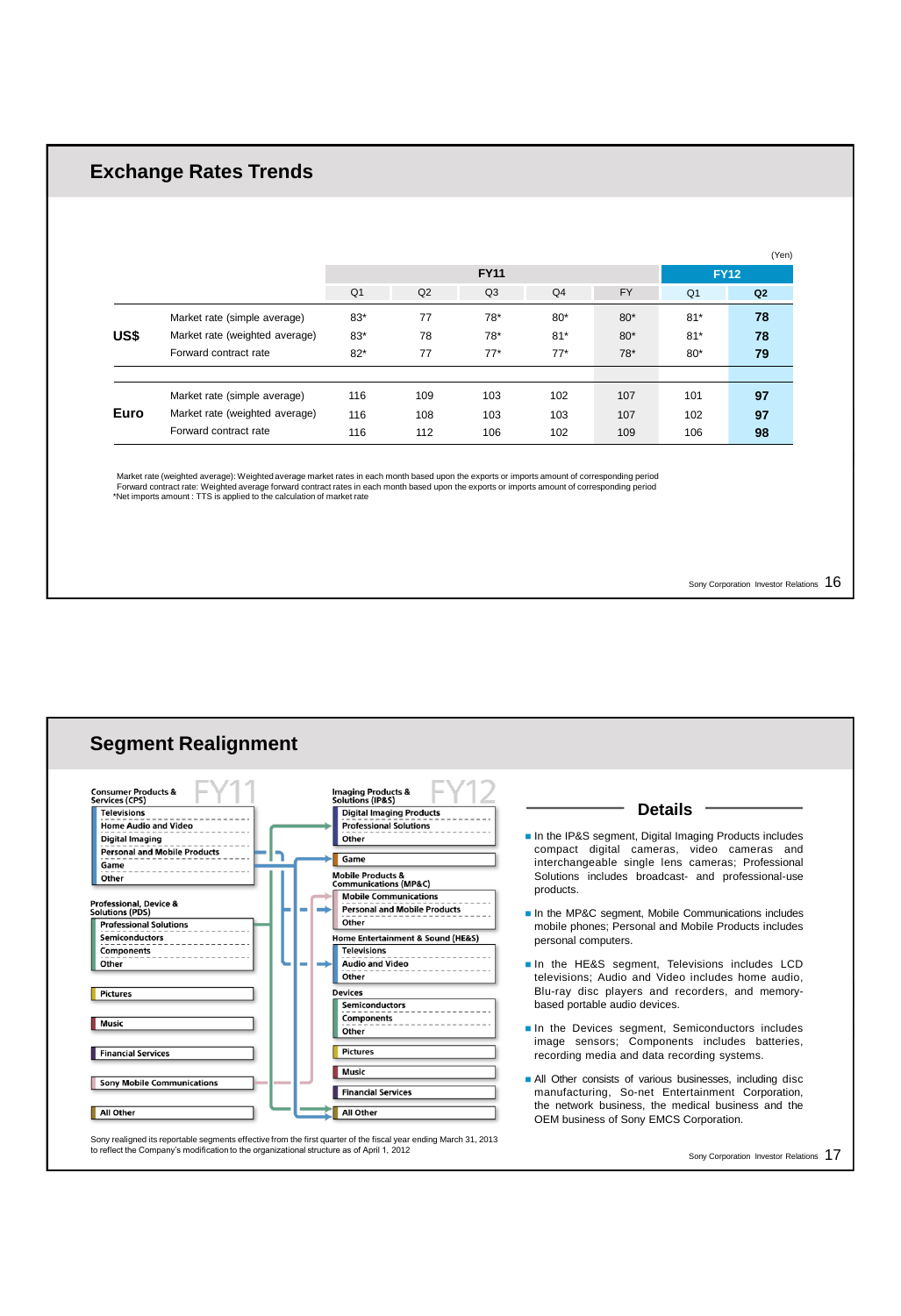|                                  |                  |                |            |                |                | (Mln yen)  |
|----------------------------------|------------------|----------------|------------|----------------|----------------|------------|
|                                  |                  |                |            | <b>FY11</b>    |                |            |
|                                  |                  | Q <sub>1</sub> | Q2         | Q <sub>3</sub> | Q <sub>4</sub> | <b>FY</b>  |
| <b>Imaging Products &amp;</b>    | Sales            | 180.105        | 219.132    | 189.356        | 172.724        | 761.317    |
| Solutions (IP&S)                 | Operating income | 12.484         | 15.809     | $-6.728$       | $-2,973$       | 18,592     |
| Game                             | Sales            | 137.945        | 176.017    | 316.086        | 174.918        | 804.966    |
|                                  | Operating income | 4.064          | 2.989      | 33.777         | $-11.528$      | 29.302     |
| <b>Mobile Products &amp;</b>     | Sales            | 122.647        | 141.650    | 163.996        | 194.384        | 622.677    |
| <b>Communications (MP&amp;C)</b> | Operating income | 1.556          | $-6.057$   | $-48.423$      | 60.170         | 7.246      |
| <b>Home Entertainment &amp;</b>  | <b>Sales</b>     | 341.153        | 314.800    | 394.308        | 232.896        | 1,283,156  |
| Sound (HE&S)                     | Operating income | $-13.629$      | $-41.763$  | $-89.815$      | $-58.004$      | $-203.211$ |
| <b>Devices</b>                   | Sales            | 253.906        | 299.742    | 233.218        | 239.702        | 1,026,568  |
|                                  | Operating income | 5.303          | $-18.409$  | $-15.556$      | 6.536          | $-22.126$  |
| <b>Pictures</b>                  | Sales            | 144.399        | 169.331    | 160.553        | 183.438        | 657.721    |
|                                  | Operating income | 4.302          | 20.604     | 715            | 8.509          | 34.130     |
| Music                            | <b>Sales</b>     | 109.618        | 103.638    | 123.418        | 106.115        | 442.789    |
|                                  | Operating income | 12.094         | 6.326      | 15.260         | 3.207          | 36.887     |
| <b>Financial Services</b>        | Revenue          | 201.638        | 184.099    | 220.096        | 266.062        | 871.895    |
|                                  | Operating income | 28.696         | 24.478     | 32.590         | 45.657         | 131,421    |
| All Other                        | Sales            | 114.794        | 124.506    | 149.550        | 141.493        | 530.343    |
|                                  | Operating income | $-14.981$      | $-8.187$   | $-7.655$       | $-23.259$      | $-54.082$  |
| Corporate                        | <b>Sales</b>     | $-111.284$     | $-157.926$ | $-127.705$     | $-111.306$     | $-508.220$ |
|                                  | Operating income | $-12.389$      | 2.575      | $-5,893$       | $-29.727$      | $-45.434$  |
| <b>Consolidated total</b>        | Sales            | 1.494.921      | 1.574.989  | 1,822,876      | 1.600.426      | 6,493,212  |
|                                  | Operating income | 27.500         | $-1.635$   | $-91.728$      | $-1.412$       | $-67.275$  |

# **FY11 Business Segment Information** (Restated)

\*There are no changes in Pictures, Music, Financial Services segments

Sony Corporation Investor Relations 18

| FY11 Sales by Product Category (Restated) |                                 |                |         |                |                |           |  |
|-------------------------------------------|---------------------------------|----------------|---------|----------------|----------------|-----------|--|
|                                           |                                 |                |         |                |                | (Mln yen) |  |
|                                           |                                 | <b>FY11</b>    |         |                |                |           |  |
|                                           |                                 | Q <sub>1</sub> | Q2      | Q <sub>3</sub> | Q <sub>4</sub> | <b>FY</b> |  |
| IP&S                                      | <b>Digital Imaging Products</b> | 128,870        | 141,432 | 116,619        | 102,605        | 489,526   |  |
|                                           | <b>Professional Solutions</b>   | 48.036         | 73,437  | 69,187         | 66,212         | 256,871   |  |
|                                           | Other                           | 2,230          | 2.460   | 2,596          | 2.941          | 10,228    |  |
|                                           | Total                           | 179.136        | 217,329 | 188.402        | 171.758        | 756,625   |  |
| Game                                      | Game                            | 115,433        | 140,863 | 275,294        | 148,309        | 679,899   |  |
| MP&C                                      | Mobile Communications*          |                |         |                | 77.732*        | 77.732*   |  |
|                                           | Personal and Mobile Products    | 121,303        | 140,091 | 162,392        | 115,030        | 538,816   |  |
|                                           | Other                           | 1,302          | 1,504   | 1,517          | 1.544          | 5,867     |  |
|                                           | Total                           | 122,605        | 141,595 | 163,909        | 194,306        | 622,415   |  |
| HE&S                                      | <b>Televisions</b>              | 241,736        | 214,038 | 238,194        | 146.391        | 840.359   |  |
|                                           | Audio and Video                 | 97.350         | 98,341  | 154,746        | 83,364         | 433,801   |  |
|                                           | Other                           | 1,961          | 2,279   | 1,322          | 3,006          | 8,568     |  |
|                                           | Total                           | 341.047        | 314,658 | 394,262        | 232,761        | 1,282,728 |  |
| <b>Devices</b>                            | <b>Semiconductors</b>           | 91,119         | 102,849 | 89,054         | 92,869         | 375,891   |  |
|                                           | Components                      | 76,310         | 77,213  | 76,273         | 67.312         | 297,108   |  |
|                                           | Other                           | 884            | 1,297   | 392            | 1,636          | 4,209     |  |
|                                           | Total                           | 168,313        | 181.359 | 165.719        | 161.817        | 677,208   |  |

\*Sales for Mobile Communications during the fiscal year ended March 31, 2012 were sales after the consolidation of Sony Mobile from February 16 through March 31, 2012